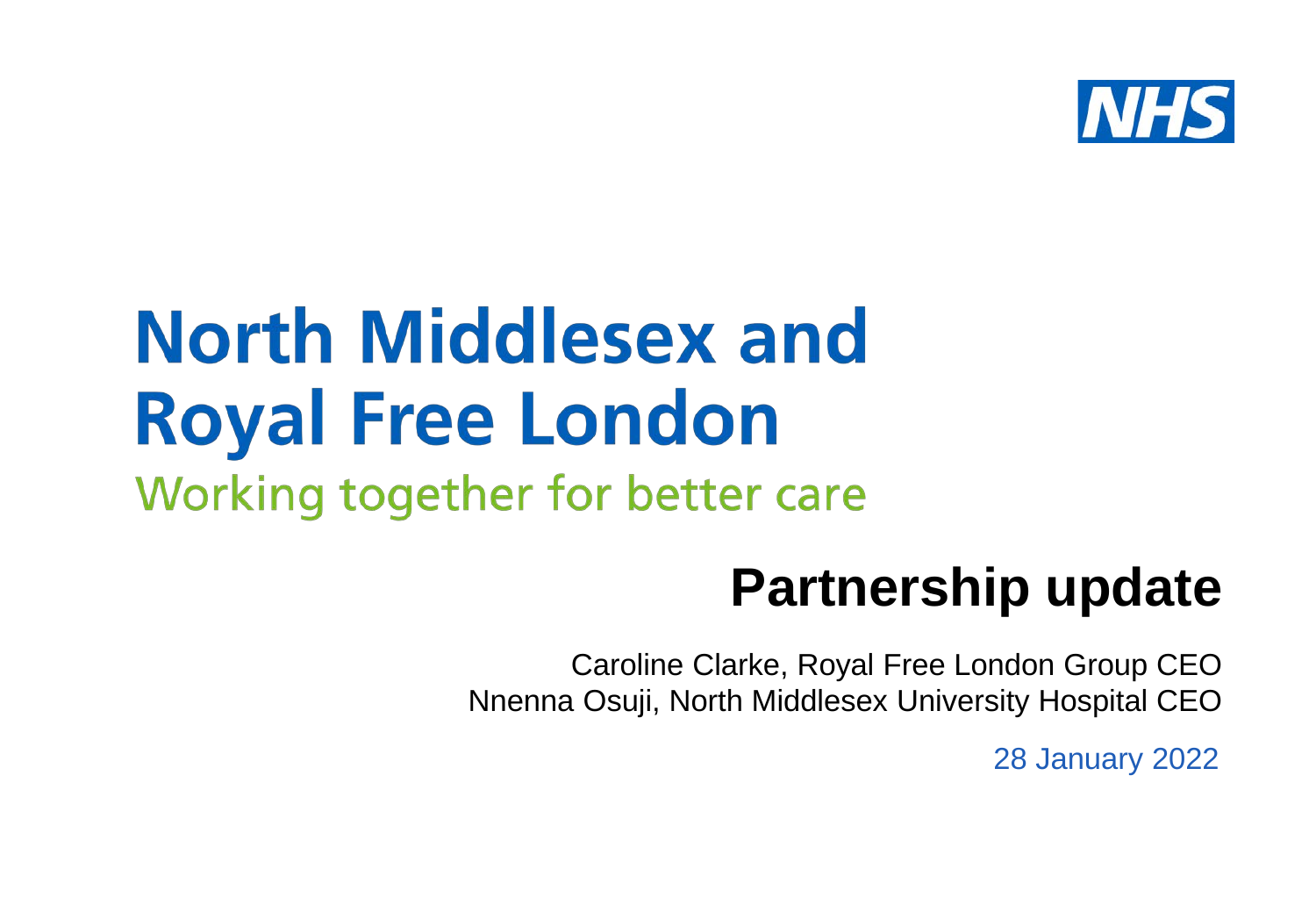# **Partnership overview**

We are strengthening our partnership to deliver better care for local communities and more opportunities for our staff.



more access to specialist care

the new surgical hub at Chase Farm Hospital, reducing delays for surgery



a louder voice to attract more health funding locally



a collective call for more community services wrapped around North Mid



more career and development opportunities for staff



more money for frontline services by reducing duplication in how we run our hospitals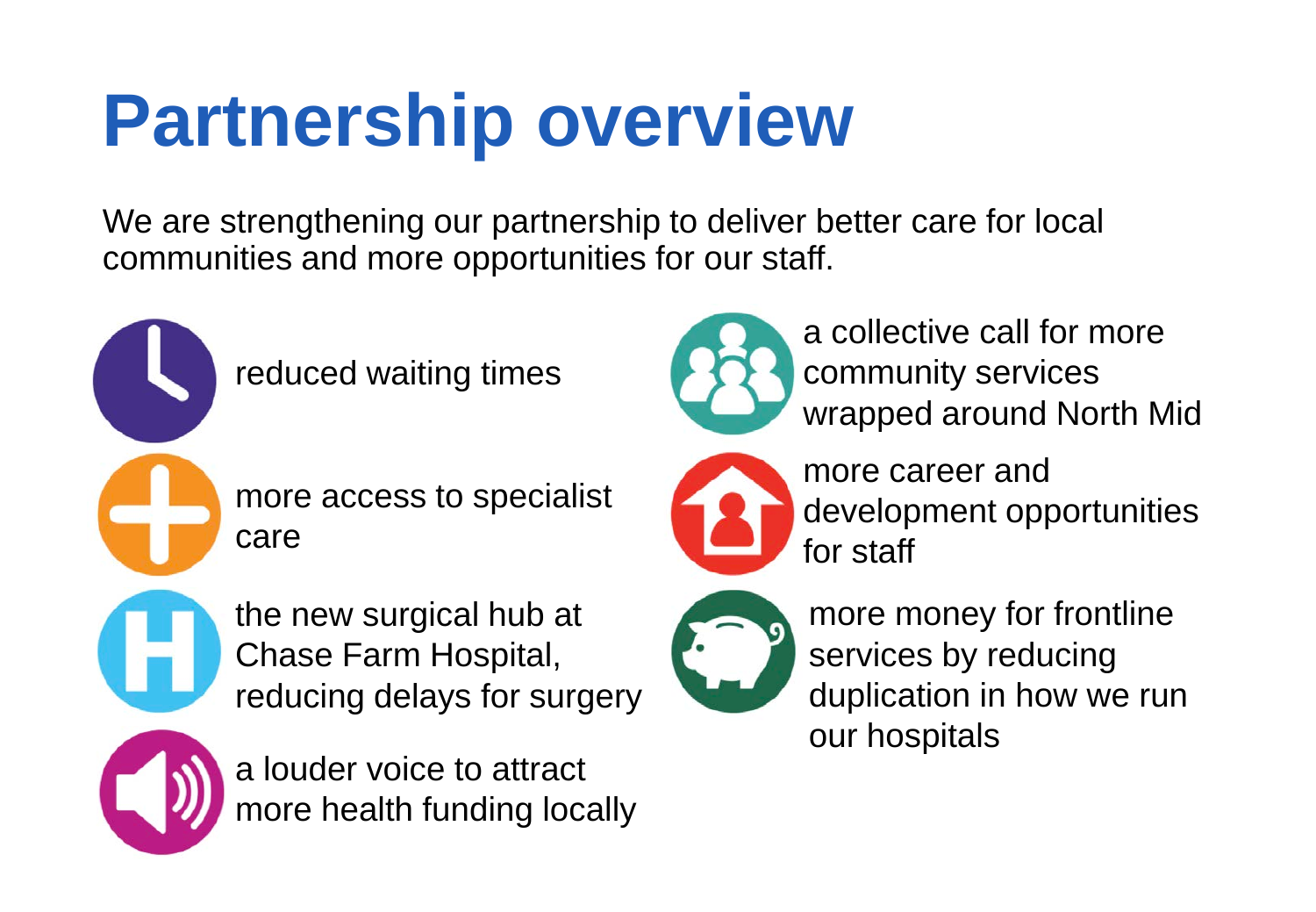## **Benefits of partnership**

Recent benefits of our collaboration include:

- Mutual aid as part of the Omicron response, including increasing NMUH's use of Chase Farm to relieve pressure on emergency beds.
- Joint appointment of Head of Learning and Development to enhance staff development across both organisations.
- Appointed Operational Director for Group Clinical Services at RFL with strong relationships and deep knowledge across both trusts, creating more opportunities for effective collaboration between teams
- Secured funding from the NCL Inequalities Fund to expand the Community Mentoring Scheme for young people, established by NMUH in 2021. This is also in collaboration with the Whittington, and BEH Mental Health Trust.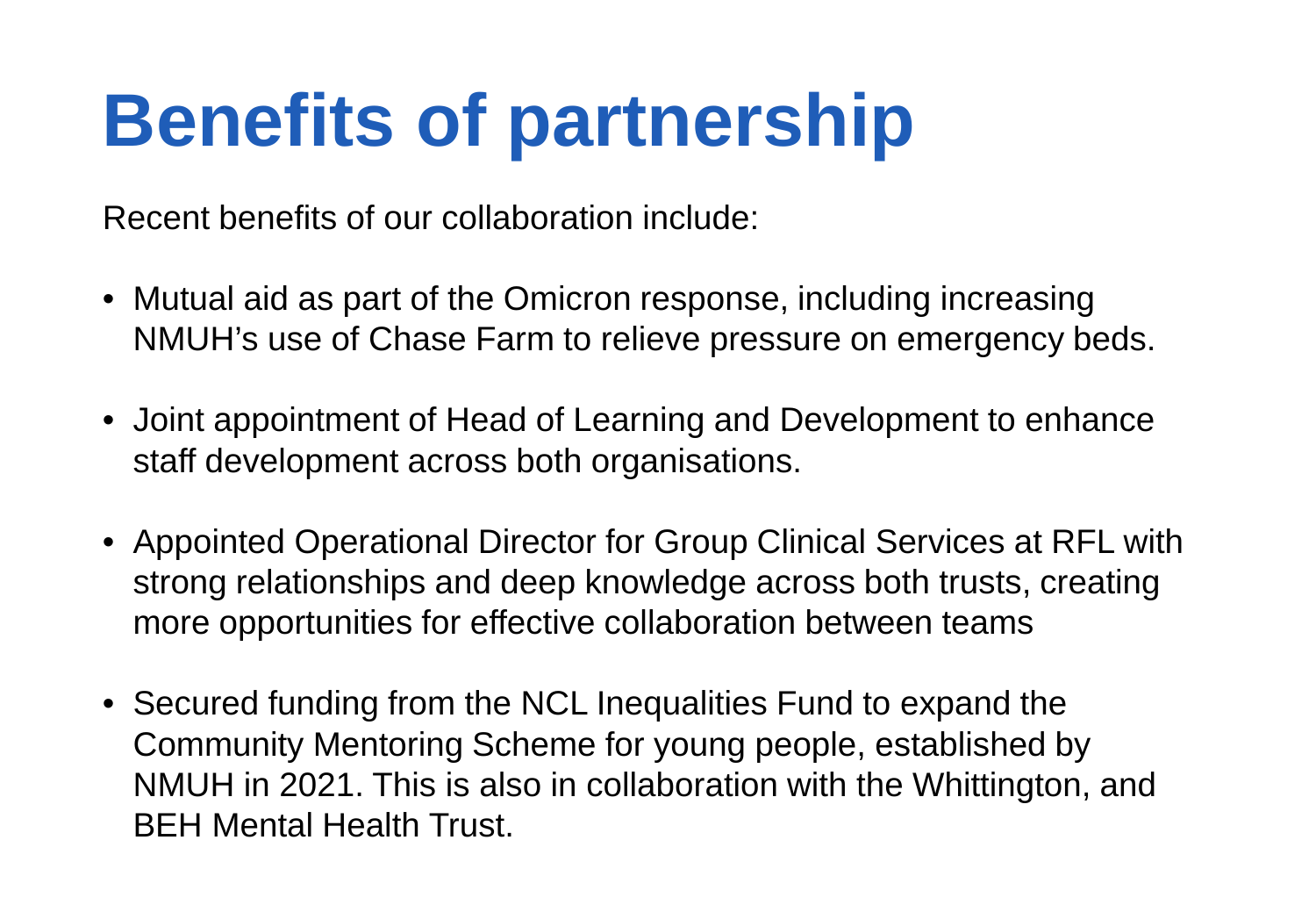# **Why now?**

North Mid has been a clinical partner with the RFL group since 2017. Now collaborating more closely around a number of workstreams.

Together, provide a significant proportion of the care in NCL. Partnership is a vehicle for change to improve outcomes for patients.

Ambition to create opportunity beyond the pandemic: strengthening the resilience of services in both trusts, sharing back-office functions, and enabling better planning for times of pressure.

Opportunity to strengthen and support workforce with better local training and employment offers, more career development opportunities for staff at both trusts and more shared clinical learning and development.

Golden thread of the partnership is to tackle inequalities, reduce variation and improve outcomes and experiences